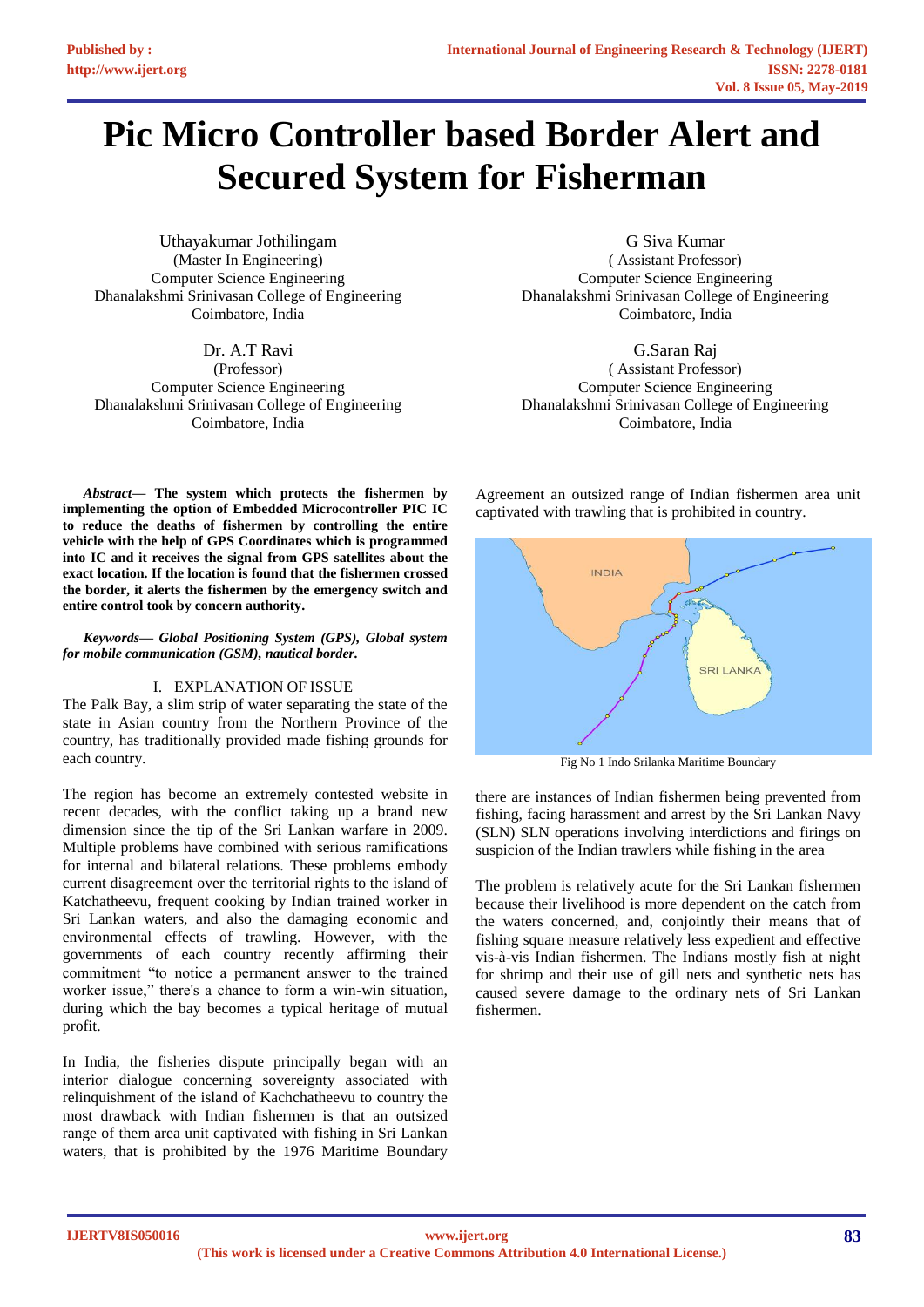

Fig No 2 Fishermen Death Ratio

If the underlying issues with the fisheries dispute are not addressed shortly, relations between fishermen and their governments, between Tamil Nadu and New Delhi, and between Tamil Nadu and Colombo could worsen and reach a crisis point.

There have been tensions between those fishermen using traditional methods and those using mechanized methods, as well as increased the infringement of territorial boundaries. According to the govt of state, the sufferings of Indian Tamil fishermen could be a direct consequence of relinquishment Kachchatheevu to Ceylon and sacrificing the standard fishing rights enjoyed by Indian fishermen trawling by Indian fishermen causes harm to marine ecology and, specifically, fish stocks

# II. INTRODUCTION

The project induces the new methodology for saving the fishermen's valuable life and their properties from the Srilanka navy. this method makes use of PIC microcontroller that is associate degree open supply embedded kit obtainable for several major functions. Pic microcontroller is associate degree ASCII text file single-board microcontroller, a descendant of the ASCII text file Wiring platform, designed to form the method of victimization physics in multidisciplinary comes additional accessible.

The hardware consists of a straightforward open hardware style for the pic controller board with a 16f877a processor and on-board input/output support. The software package consists of a typical programing language compiler and also the boot that runs on the board. The GPS72h is that the instrumentation used ordinarily by all the fishermen within the navigation within the ocean for the aim of identification. It is a Satellite Navigation primarily based instrumentation conjointly GPS 72H acquires satellite signals quickly and tracks your location in difficult conditions, like significant tree cowl or deep canyons.

The GPS seventy-two H floats in water and its IPX7 waterproof to face up to the accidental dunk or splash within the lake. Whether on water or land, the GPS 72H will save to five hundred of your favorite places in memory and purpose you to your destination (no street or piece of ground maps). The GPS 72H is NMEA 0183 compatible.

To transfer knowledge to your device, GPS 72H simply connects to your laptop via USB. If you are into water travel, looking or fishing, you'll use the 72H's intrinsic celestial knowledge, which has sunrise/sunset times and a looking and fishing calendar. The vital system is IoT(Internet Of Thing).this is wont to send the boat location to the room and act the boat supported the room instruction

## III. LITERATURE SURVEY

There are several projects undertaken and various methods proposed for border alerting for small boats. Various technologies have been used to implement this keeping safety of fishermen as a motto.

Following are the few papers which propose the idea of border alerting measurement and others are deliberate, using specifications that anticipate your paper as one part of the entire proceedings, and not as an independent

# *A. IOT Based Nautical Monitoring System*

The current latitude and longitude are known to both fishermen and coastal guards. The border is identified by comparing the current values with the original values and the message is sent through Wi-Fi sensor using IOT.

A single antenna is used. This helps in continuous updating of the information instantly. The low earth orbit is used to provide connectivity without a gap. This also helps in retrieving the missed messages. By using the electronic map, the navigation path can be identified. Thus it saves the lives of the fisher and alerts the bottom station to produce facilitate

# *B. Alert Fishers*

A LIFE-Saving mobile Application Mobile Application which may save time, effort and cash and life by giving tips and ways that to cut back the arrest of fisher on the far side boundaries that's designed and enforced.

The collected info contains all the small print associated with countries boundary from the boundary process department of Asian country and Ceylon and sorted them into a straightforward and compact application for the good thing about the every and each fisher

# *C. Secure And economical Border Crossing Indicator application In Coastal space*

The planned System on Secure and economical Border Crossing Indicator Application in bone space R.Sangeetha et all Maritime police investigation is administered by (and on behalf) of national authorities chiefly to spot and deter (a) infringements to laws and (b) security and safety threats. (These classes overlap and embrace enforcement and compliance observation.)

Surveillance administered for the various domains, like fisheries protection, environmental protection, maritime transport safety, border management, etc., in most cases falls underneath (a) as a result of it's done on the idea of laws and laws that govern these domains. a police investigation may be a key component to exercise national sovereignty bewildered.

The police investigation systems embrace reportage / electronic communication systems, that have confidence the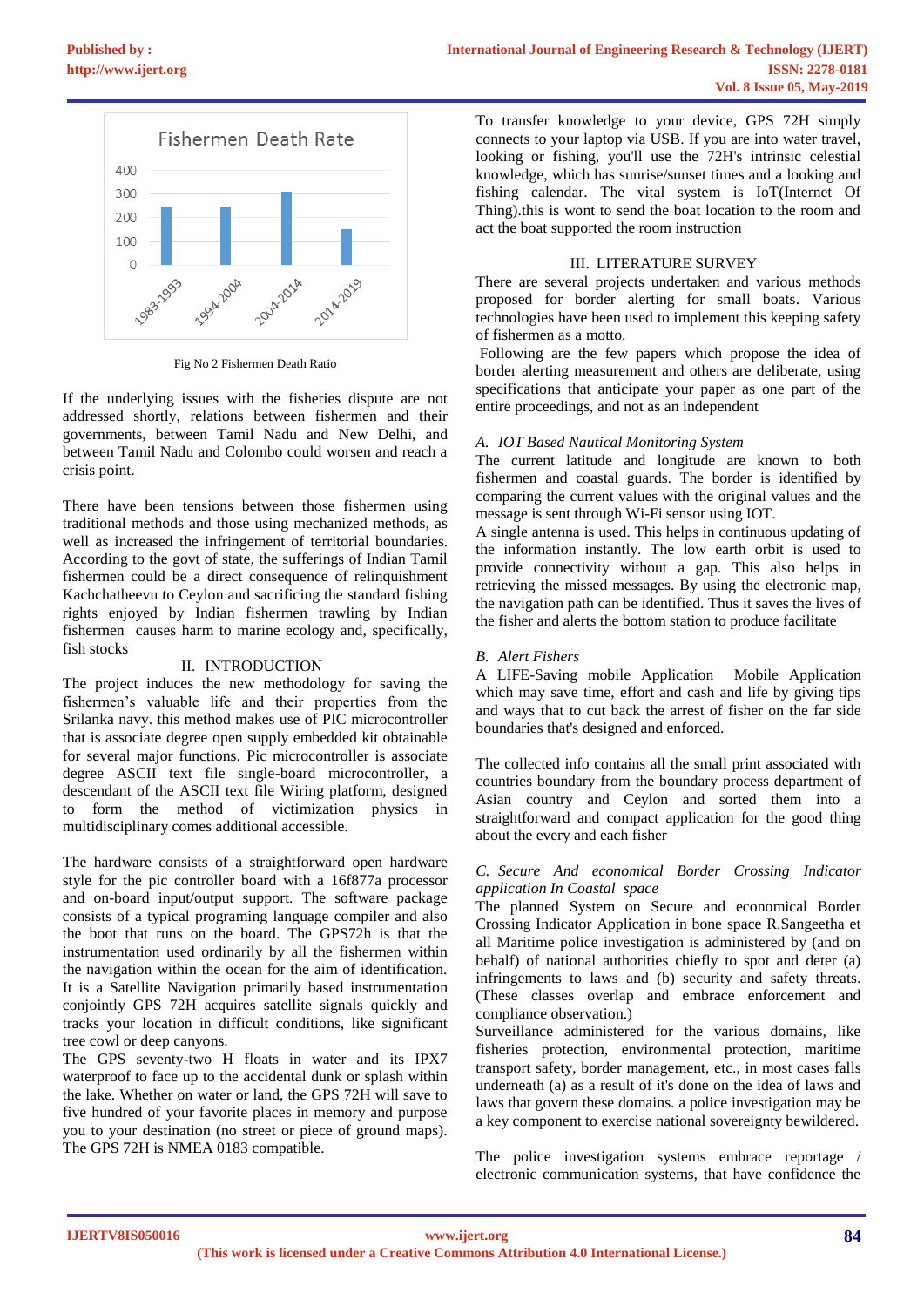ships to produce info, like VMS, AIS and therefore the several manual reportage systems and regimes; and sensing element systems like radars and cameras that collect info concerning ships while not their cooperation. the previous is termed cooperative systems and therefore the latter noncooperative systems.

## *D. Navigation Alert System For Fishermen With alternative energy gathering*

The planned system on Navigation Alert System For Fishermen With alternative energy gathering By Nandhitha.B, Mohana Priya Peril long-faced by the fishermen, World Health Organization are caught by the navy for breaching the border has inflated. In spite of the latest development within the technology hardly any action to neutralize the fear has taken place. The border between the countries within the water level isn't terribly simple to spot and this causes issues.

The Tamil Nadu fishermen even these days summon the historical rights and habitually go wide into the International Maritime borderline (IMBL) for fishing. This has a diode to apprehension by the Sri Lankan Navy and in some cases even to shoot or arrest the actual fishermen. This results in loss within each human moreover as their economic incomes. The fishermen chiefly cross the border as they're unaware of their limits within the maritime border.

#### *E. Embedded System For ocean Buoy To find, sight And Collect information regarding Marine Systems*

The planned system on Embedded System for ocean Buoy to find, sight and Collect knowledge regarding Marine Systems by Nivetha P et all antecedently, underwater wireless communication technology is employed for police work the underwater device. The essential distinction between underwater acoustic communication and wireless communication is their propagation mediums [1].

Due to the characteristics of high consumption of radio waves within the water, it's terribly surrealistic to use wireless communication technology in underwater communication. Underwater wireless communication has been the obstacle of "sea, land, and air" three-dimensional interconnection for a protracted time. thus a great deal of maturity program of the wireless communication cannot be directly applied within the underwater acoustic communication.

Also, there's a private system used for pursuit the underwater device, monitor the marine atmosphere and for shielding the fishermen from crossing the border.

#### *F. Design Implementation Of Gps primarily based Border alert And Identification System For Fishermen*

The planned system on style And Implementation Of Gps based mostly Border alert And Identification System For Fishermen By P.Deepak, R.P.Shrianbarasu

In regular life we have a tendency to hear regarding several Tamil fishermen being caught and anesthetize Srilankan custody and even killed. the ocean border between the

countries isn't simply specifiable, that is that the main reason for this cross border cruelty.

Here we've got designed a system victimization AN embedded system that protects the fishermen by notifying the country border to them by victimization the world Positioning System (GPS) and world system for mobile communication (GSM).

#### *G.Novel Wireless Weather data communication For Fishermen*

The planned system on Novel Wireless Weather data communication For Fishermen By Ashutha K, Shetty Arpitha Shekar Fishing is one in every one of the primary occupations of Asian country .

Fishermen need to look out of their safety whereas fishing for long distances. Since the weather is not uniform and it keeps on dynamic, thus it's powerful to predict climate. thus throughout this paper for the welfare of the fishermen we provide the fishermen the information concerning the region conditions.

This method contains two modules. the first module could also be a shore module that consists of a transmitter to send the knowledge from the shore and second module could also be an ocean module that consists of a receiver placed inside the boat that is in a position to receive the signal and show it on the alphanumeric display. information|the data} area unit attending to be sent unceasingly and knowledge of the weather area unit attending to be of the realm of fishing.

The fishermen area unit attending to be able to get the weather reports once they are perplexed and should be able to fathom the weather and build a secure come

#### *H.Integrated Source-Wind, Solar, Power To Floating Station For Maritime Boundary Detection*

The planned system on Integrated Source-Wind, Solar, Power To Floating Station For Maritime Boundary Detection By Cj. Profun1, R. Sruthi of the worker from going outside the border by swing a floating module inside the many ocean borders. The hybrid Section uses every star and wind sources for power generation. it's given to the PIC Controller.

It senses the amount voltage created by the star and rotary engine. The transmitter is placed in many boats. each Boat has altogether totally different Frequencies.. throughout this method once the boat is nearing the border, the module alerts the boat by a voice message. This activity is monitored by the coast guard in the chopper. once the worker is on the topic of the border, the area unit attending to be alerted by the coast guard.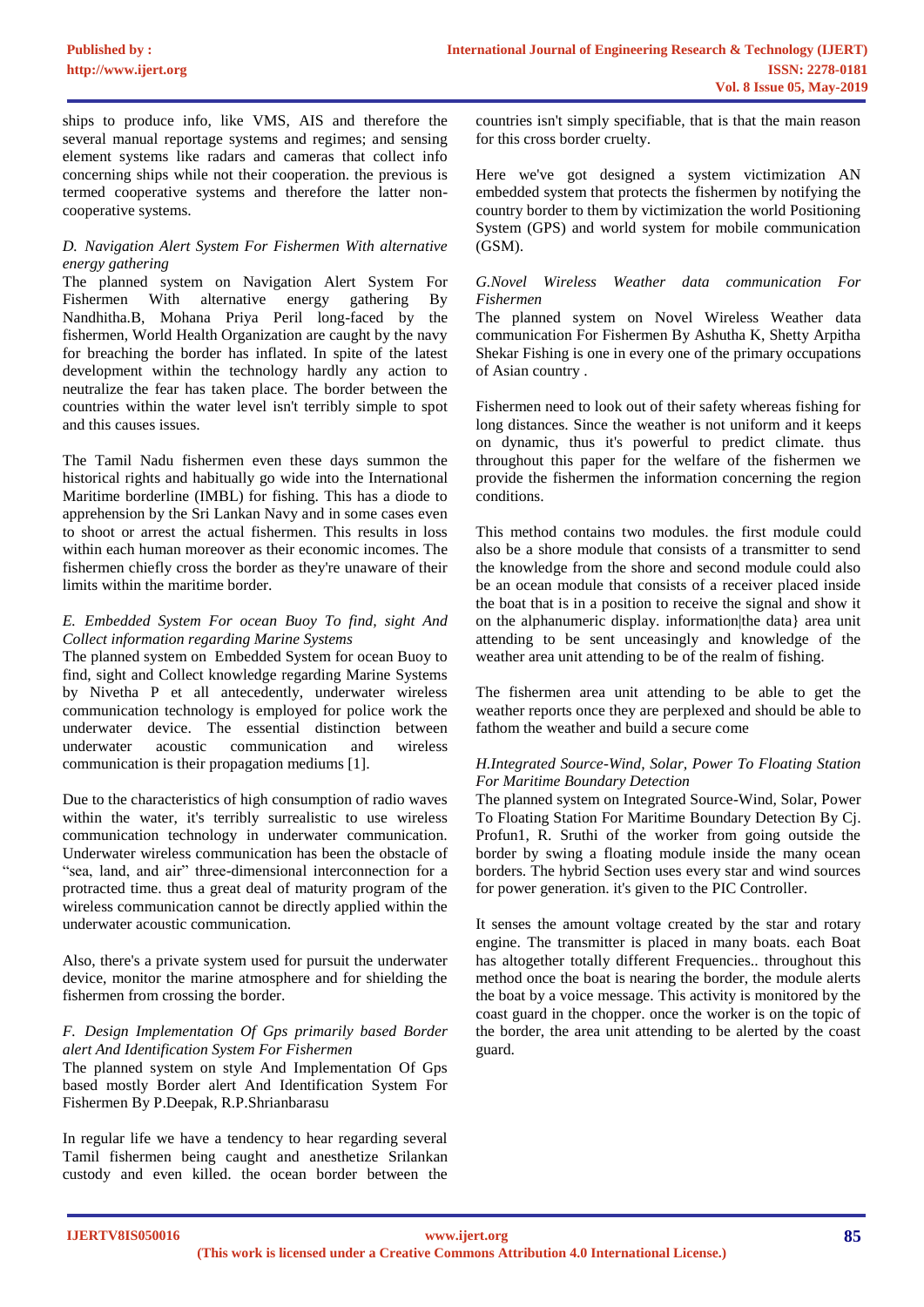## IV. IN-OPERATION METHODOLOGY



Fig No 3 GPS SIGNAL TRANSMISSION

The GPS device can often offer the signal that determines the latitude and great circle and indicates the position of the boat and it's displayed within the digital display. The hardware that interfaces with a microcontroller, liquid crystal display, GSM electronic equipment, and GPS Receiver. GPS provides consistent positioning, navigation, and temporal order services to users on a continual basis in a day and night.

GPS store the storage of the maritime position. whereas scrutiny the previous maritime restricted position and current position and result are going to be the latitude and longitudinal degree of the boat's location is set If the boat nearer to the restricted zone, automatically warning message and alert are going to be sent to the liquid crystal digital display and buzzer that is in a boat.

The warning message and alert area unit send by employing an It. Then the fishermen fail to ignore the warning and alert they move to succeed in the restricted zone mechanically engine gets off by suggests that of the relay and send through the message to the coastal guard.

A microcontroller is interfaced serially to a GSM electronic equipment and GPS receiver. a part of seas as towers cannot be placed in the middle of the ocean thus its places in coastal management workplace. therefore the coastal incessantly receive the GPS info from the GPS Address. the most aim of this GSM system is to confirm continuous watching of every boat and knowledge given to the coastal workplace. once boat crosses the border, the keep message adjacent to with compared position and message sent to the specified authority person by victimization GSM module.

This technique will work on the tactic of Coordinate points by having a good circle and latitude by scrutiny with them to their previous coordinate points. If the current coordinates and former coordinates match then it triggers an alarm or an alert messages area unit attending to be sent to the concerned fishermen in a boat and inside the management unit. At present, there are few existing systems that facilitate to identify the current position of the boats/ships using GPS/RADAR Navigation system and examine them in Associate in Nursing electronic map.

This provides the fastest and most correct technique for mariners to navigate, live speed, and determines location. this enables raised levels of safety and potency for mariners worldwide and correct position, speed and heading are required to verify the vessel reached its destination safely. the proper position information becomes even plenty of important as thevessel departs from or arrives in port and a personal need to watch the system for the police investigation the malpractice of the boats. throughout this case, there might even be a manual error to hunt out the boats crossing our boundaries.

Also, the information regarding the boundary crossing boats needs to pass to the higher official, coastal guards by manually. this may collectively provide a time to trace and warn the boats Another system is GPS72H by the GARMIN that's typically utilized by the fishermen is battery based power provide it stands for eighteen hours but the fishermen might even be sadly missing their backup batteries can lead to danger. Also, another downside is that this GPS72H collectively to be manually watched to identify whether or not or not they crossed the boundary. there isn't any indication for the fishermen whether or not or not they are traced by the foreign navy.

According to the project of man.Naveen from St.Joseph college of engineering Madras.Instrumentation which can stop the fuel affiliation to the engine of the fishermen vessel once they have an inclination to cross the boundary. they're going to provides a probability to restart the engine with reverse motion if not they fuel provide is permanently disconnected. this method lands up to build the vessels to lure on nearer to boundaries and which might flip too caught by the foreign navy. collectively this method is going to be applicable alone to the inboard engine and not for the outboard engine based vessels.

#### V. PROPOSED METHODOLOGY

The GPS device will frequently give the signal which determines the latitude and longitude and indicates the position of the boat and it is displayed in the LCD. The hardware which interfaces with a microcontroller, LCD display, GSM modem, and GPS Receiver.GPS provides consistent positioning, navigation, and timing services to users on a continuous basis every day and night.GPS store the storage of the maritime position.

While comparison the previous maritime restricted position and current position and result are the latitudes and longitudinal degree of the boat's location is set If the boat nearer to the restricted zone, automatically warning message and alert will be sent to the LCD display and buzzer which is in the boat. The warning message and alert are sent by using a Not.

Then the fishermen fail to ignore the warning and alert they move to succeed in the restricted zone mechanically engine gets off by suggests that of the relay and send through the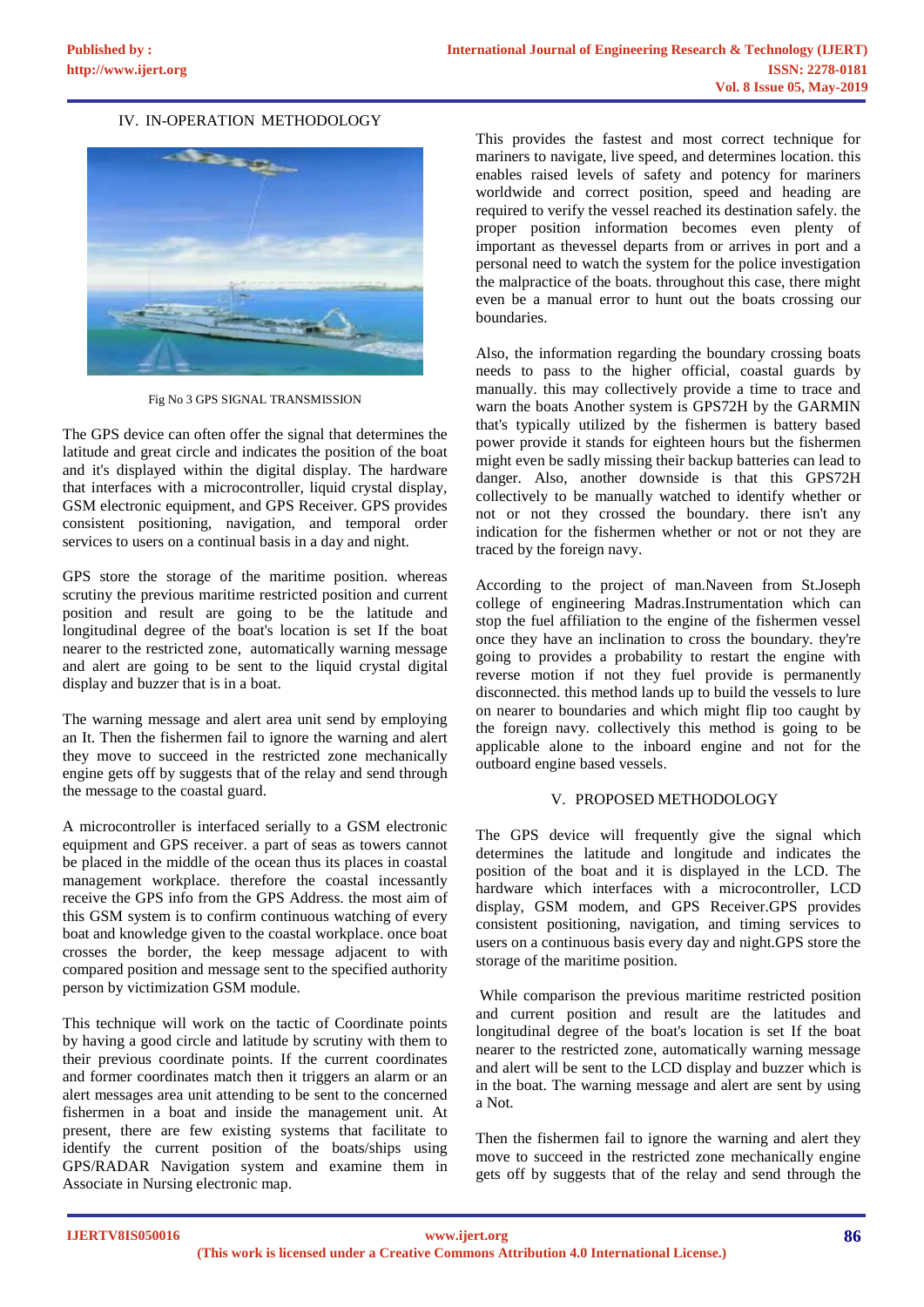message to the coastal guard. A microcontroller is interfaced serially to a GSM electronic equipment and GPS receiver. Part of seas as towers can't be placed in the middle of the ocean, therefore, its place in coastal management workplace. Thus the coastal unceasingly receive the GPS data from the GPS Address.

The main aim of this GSM system is to make sure continuous watching of every boat and data given to the coastal workplace. When boat crosses a border, the hold on message adjacent to with compared position and message sent to the required authority person by victimization GSM module

#### VI. ADVANTAGES OF PROPOSED SYSTEM

- 1) Helpful for easy communication between both the country fishermen.
- 2) Helpful for Wreckage recovery.
- 3) Helpful for easy identification of location through GPS.
- 4) Easy to identify the mistakes who had crossed the International Boundary limit and started firing.
- 5) Live Coverage of Videos through Social Media and more.

#### VII. BENEFITS OF PROPOSED SYSTEM

- 1) Helpful for straightforward communication between each the country fishermen.
- 2) Helpful for Wreckage recovery.
- 3) Helpful for straightforward identification of location through GPS.
- 4) Easy to spot the mistakes Who had crossed the International Boundary limit and began firing.
- 6) Live Coverage of Videos through Social Media





Fig No 3 Boat Unit



Fig No 5 Flow Chart

# IX. EXPERIMENTAL RESULTS

**MOTOR** 

| Lammde                                     |  |
|--------------------------------------------|--|
| Longitude                                  |  |
| Set Coordinates Control Clear              |  |
|                                            |  |
|                                            |  |
| <b>Fisherman's GPRS coordinates</b><br>lat |  |

Fisherman travel route



Fig 6 Fishermen Travel Route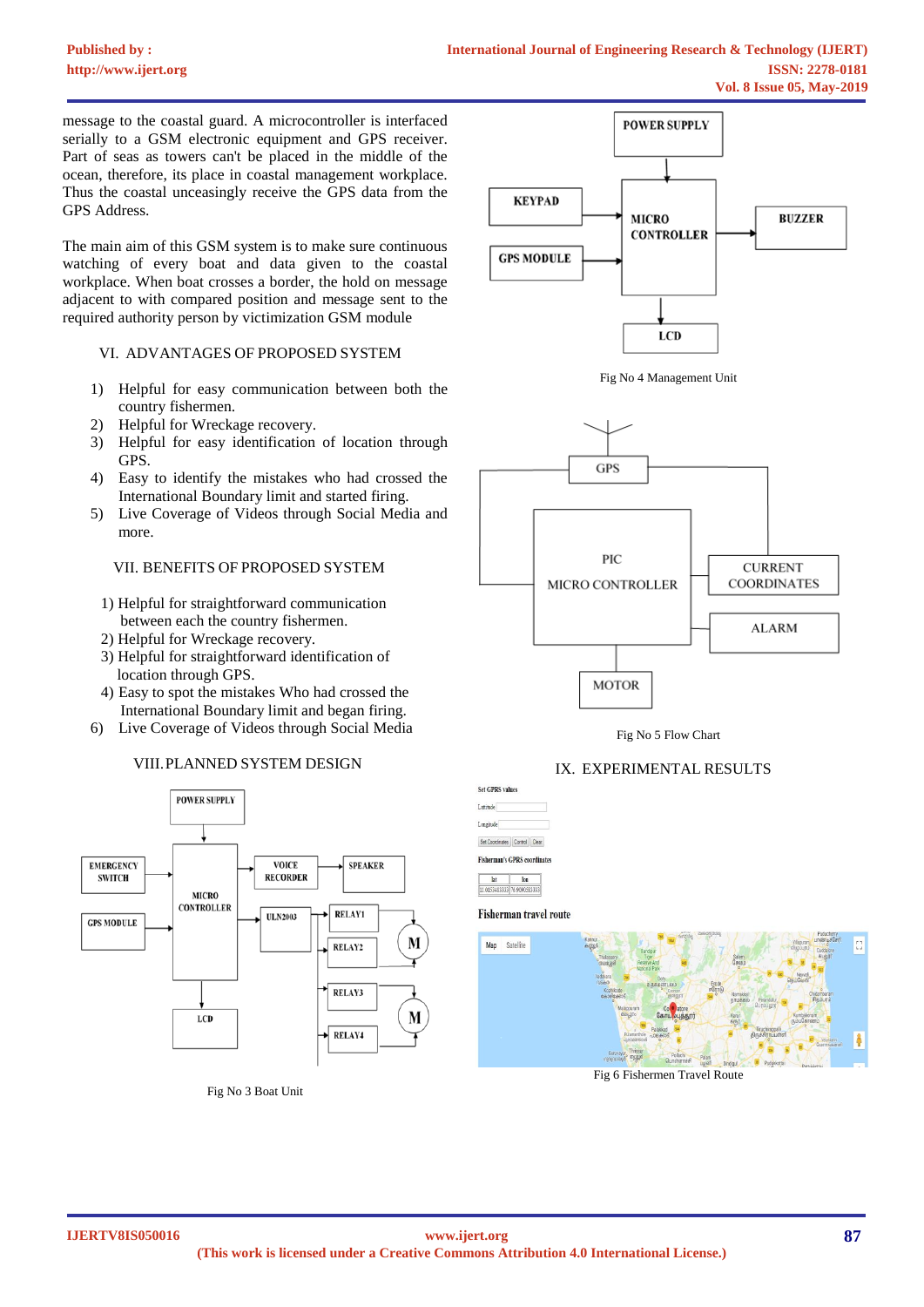**[Published by :](www.ijert.org)**



Fig 7 Fishermen Coordinates Setup



#### Fisherman travel route



Fig 8 Fishermen Boat Management

#### X. FUTURE SCOPE

By having a separate Camera mounted to boat unit it helps in identifying the cross border issue and therefore the video is streamed on to social media.

It conjointly ensures the safeness of the fishermen by providing an in-depth report on border coordinates with the assistance of GPS satellites.

It will use the EEPROM to store the previous Navigating Positions up to 256 locations. It will navigate up ton variety of locations by increasing the memory of EEPROM.

It will cut back the scale of the kit by victimization GPS+GSM on a constant module of GPS navigator. It will increase the accuracy up to 3m by increasing the price of the GPS receivers.

#### XI. CONCLUSION

The Fishermen risk in borderline because of unwittingly crossed the border may be reduced by this technique, and conjointly saving their life and providing smart relationship with the near countries,and conjointly straightforward to seek out the border vary as inland for anyone on the far side the marine region.

When they crossed the border limit they need to pay a penalty or get in remission by neighbor country navy guards and conjointly this methodology helps the fishermen to guide by navigation and alerting them to succeed in safety the border limit. we tend to have introduced the fishermen border alert system controlled by PIC microcontroller i.e. PIC16F877A. it's a forty pin IC that having the property of burning a program whereas running another program. it's reliable, versatile and of low value.

The alert system that we've developed can give an efficient answer for fishermen's downside and forestall them from crossing the alternative country border. the applying will save the lives of the many fishermen. the applying works as AN automatic incident management application that intimates the user if border crossing happens.

If the sailor crosses the border the alarm is employed for identification of fisherman and the alert message is given to countries.

#### **REFERENCES**

- [1] Hanjiang Luo, student member IEEE kaishun wu member IEEE zhongwen Guo member IEEE Lin Gu member IEEE and Lionel M Ni fellow IEEE "Ship detection with wireless sensor network" IEEE transactions on parallel and distributed system vol.23 no.7 July 2012
- [2] Advanced Navigator And Monitoring System For Fisherman By Mrs.Suprriya Lohar, Miss.Sukhada Keni In International Journal Of Advanced Engineering And Research Development Volume 3, Issue 3, March -2016.
- [3] Zigbee Based Boat Monitoring And Border Alert System By Using Gps By Jayahari. V, Mahendran. M In International Journal Of Emerging Trends In Science And Technology Vol.03, Issue,08, August 2016.
- [4] Design And Implementation Of Gps Based Border alert And Identification System For Fishermen By P.Deepak, R.P.Shrianbarasu In First International Conference On Nexgen Technologies On 5th & 6th January 2018.
- [5] Embedded System For Sea Buoy To Locate, Detect And Collect Data About Marine Systems By Nivetha P, Thamaraiselvi D In International Journal Of Advanced Research In Electrical, Electronics And Instrumentation Engineering Vol. 4, Issue 4, April 2015.
- [6] Iot Based Nautical Monitoring System By Kannan.K.R, Hakkem.B Published In International Journal Of Latest Technology In Engineering, Management & Applied Science Volume Vii, Issue Iii, March 2018.
- [7] D. Arunvijay, E.Yuvraj "Design of border alert system for fishermen using GPS" International journal of students research in technology &management vol 2 (02) March April 2014 ISSN2321-2543 pg 67-70
- [8] ALERT FISHERS: A LIFE-SAVING Mobile Application International Journal of Scientific & Engineering Research Volume 8, Issue 5, May-2017 33 ISSN 2229-5518R. Nicole, J..Abbrev., in a press.
- [9] Alert System For Fisherman Crossing Border Using Lab View By R. Saravana Kumar, G. Kavipriya In The Sij Transactions On Computer Science Engineering & Its Applications, Vol. 5, No. 3, April 2017.<br>Secure And Efficient Border Crossing Indicator Application In
- [10] Secure And Efficient Border Crossing Indicator Coastal Area By R.Sangeetha Mediterranean Journal Of Basic And Applied Sciences Volume 2, Issue 2, April-June 2018.
- [11] Automatic Border Alert System for Fishermen using GPS and GSM Techniques by S. Ranjith\*, Shreyas, K. Pradeep Kumar, R. Karthik in Indonesian Journal of Electrical Engineering and Computer Science Vol. 7, No. 1, July 2017.